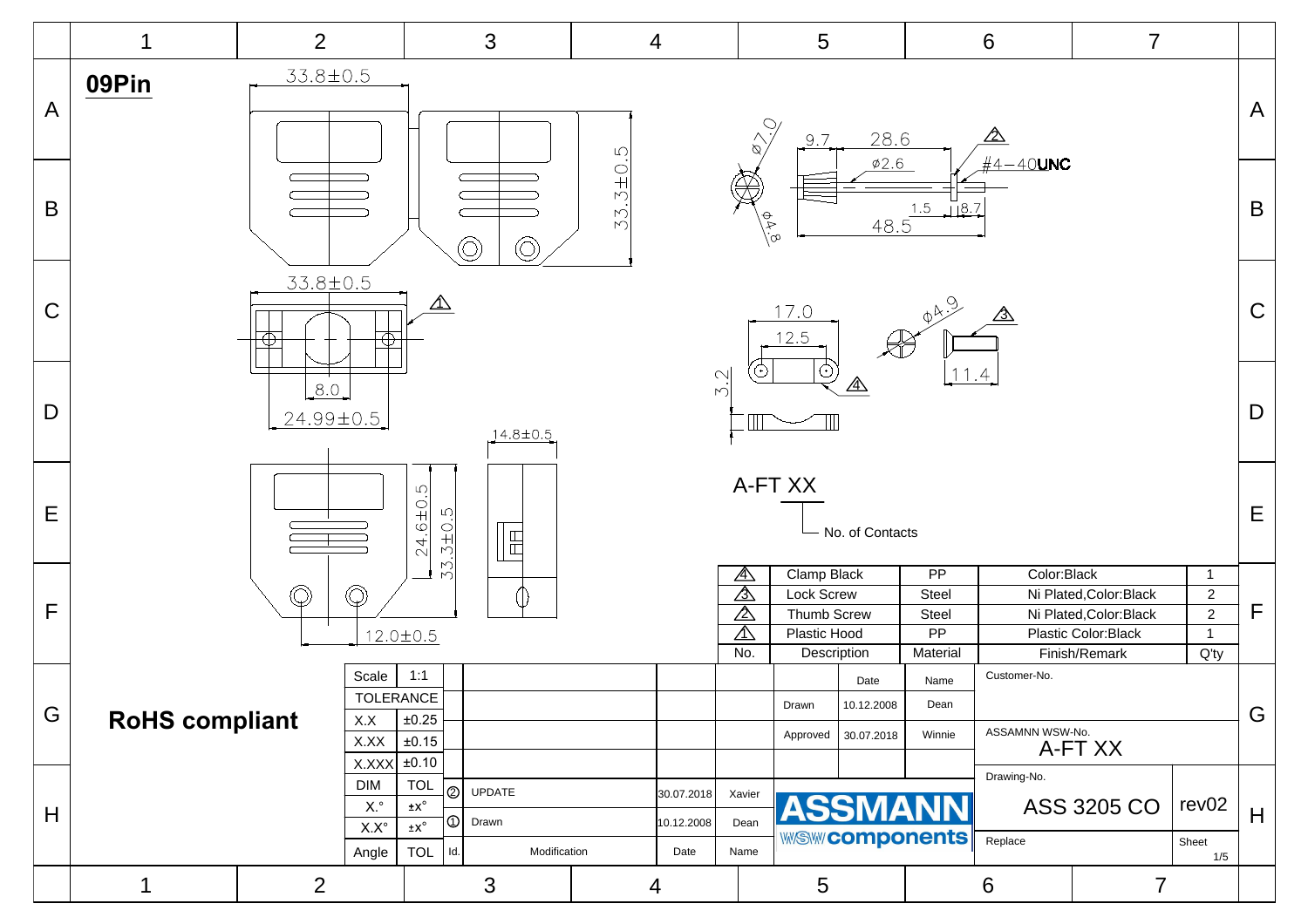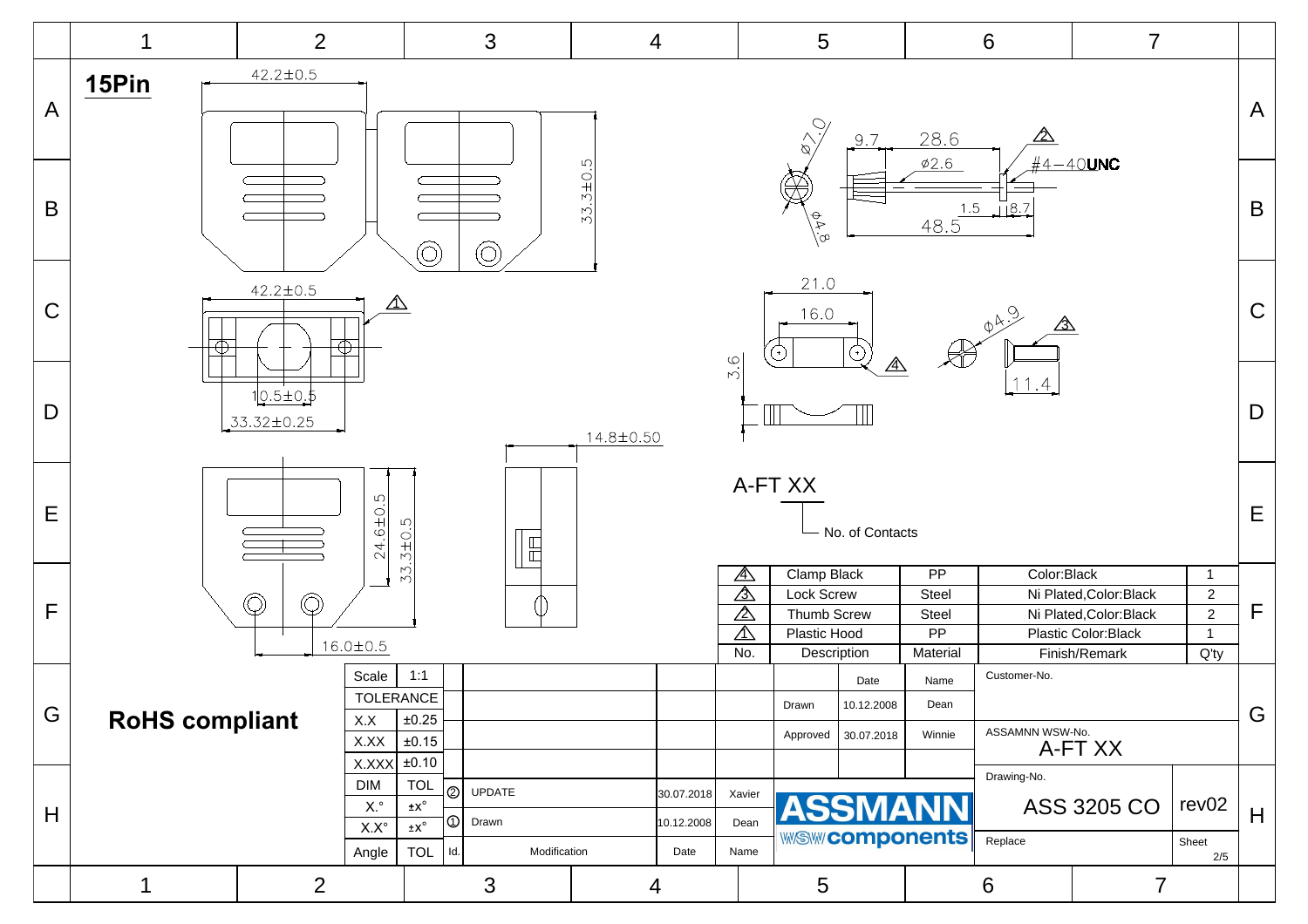|                |                                                                                            | $\overline{2}$ |                                                                      |                                                                                                                             | 3                               |  | $\overline{4}$                   |                                                  | 5                                                        |                                         |                                                      | $6\,$                           | $\overline{7}$                                                            |                                                                |              |
|----------------|--------------------------------------------------------------------------------------------|----------------|----------------------------------------------------------------------|-----------------------------------------------------------------------------------------------------------------------------|---------------------------------|--|----------------------------------|--------------------------------------------------|----------------------------------------------------------|-----------------------------------------|------------------------------------------------------|---------------------------------|---------------------------------------------------------------------------|----------------------------------------------------------------|--------------|
| $\overline{A}$ | 25Pin                                                                                      |                | $56.3 \pm 0.5$                                                       |                                                                                                                             |                                 |  |                                  |                                                  | $\begin{matrix} 1 & 1 \\ 1 & 1 \\ 1 & 1 \end{matrix}$    | 9.7                                     | 28.6                                                 | <u>/2\</u>                      |                                                                           |                                                                | $\mathsf{A}$ |
| $\mathsf B$    | $4 - 40$ UNC<br>Ø2.6<br>36.5±0.5<br>$\frac{1.5}{48.5}$<br>$\sqrt{8.7}$<br>्<br>१<br>.<br>တ |                |                                                                      |                                                                                                                             |                                 |  |                                  |                                                  |                                                          |                                         | $\mathsf B$                                          |                                 |                                                                           |                                                                |              |
| $\mathsf C$    |                                                                                            |                | $56.3 \pm 0.5$                                                       |                                                                                                                             | $\bigcirc$<br>O)<br>$\triangle$ |  |                                  |                                                  | 21.0<br>16.0                                             | ⚠                                       |                                                      | $\phi A.9$<br>⚠                 |                                                                           |                                                                | $\mathsf C$  |
| D              | $\oplus$<br>14.8±0.38<br>11.0                                                              |                |                                                                      |                                                                                                                             |                                 |  |                                  | 5.6<br>11.4                                      |                                                          |                                         |                                                      |                                 |                                                                           |                                                                | D            |
| E              | $25.6 \pm 0.5$<br>36.5±0.5<br>$\begin{array}{c} \square \end{array}$                       |                |                                                                      |                                                                                                                             |                                 |  |                                  |                                                  | A-FT XX                                                  | - No. of Contacts                       |                                                      |                                 |                                                                           |                                                                | $\mathsf E$  |
| F              |                                                                                            | $\mathbb{Q}$   |                                                                      | $16.0 \pm 0.5$                                                                                                              |                                 |  |                                  | $\mathbb{A}$<br>$\mathbb{A}$<br>⚠<br>$\triangle$ | Clamp Black<br>Lock Screw<br>Thumb Screw<br>Plastic Hood |                                         | $\overline{PP}$<br>Steel<br>Steel<br>$\overline{PP}$ | Color:Black                     | Ni Plated, Color: Black<br>Ni Plated, Color: Black<br>Plastic Color:Black | $\overline{1}$<br>$\overline{2}$<br>$\sqrt{2}$<br>$\mathbf{1}$ | $\mathsf F$  |
| G              | <b>RoHS compliant</b>                                                                      |                | Scale<br><b>TOLERANCE</b><br>X.X<br>X.XX                             | 1:1<br>$\pm 0.25$<br>$\pm 0.15$                                                                                             |                                 |  |                                  | No.                                              | Description<br>Drawn<br>Approved                         | Date<br>10.12.2008<br>30.07.2018        | Material<br>Name<br>Dean<br>Winnie                   | Customer-No.<br>ASSAMNN WSW-No. | Finish/Remark<br>A-FT XX                                                  | $Q'$ ty                                                        | G            |
| H              |                                                                                            |                | X.XXX<br><b>DIM</b><br>$\mathsf{X}.^\circ$<br>$X.X^{\circ}$<br>Angle | $\pm 0.10$<br><b>TOL</b><br>$ \oslash$<br>$\pm X^\circ$<br>$ \circlearrowright $<br>$\pm\mathsf{X}^\circ$<br>$ $ Id.<br>TOL | UPDATE<br>Drawn<br>Modification |  | 30.07.2018<br>10.12.2008<br>Date | Xavier<br>Dean<br>Name                           |                                                          | <b>ASSMANN</b><br><b>WSW/Components</b> |                                                      | Drawing-No.<br>Replace          | ASS 3205 CO                                                               | rev <sub>02</sub><br>Sheet<br>3/5                              | H            |
|                | 1                                                                                          | $\overline{2}$ |                                                                      |                                                                                                                             | $\mathfrak{S}$                  |  | 4                                | $\overline{5}$                                   |                                                          | $6\phantom{1}6$                         |                                                      | $\overline{7}$                  |                                                                           |                                                                |              |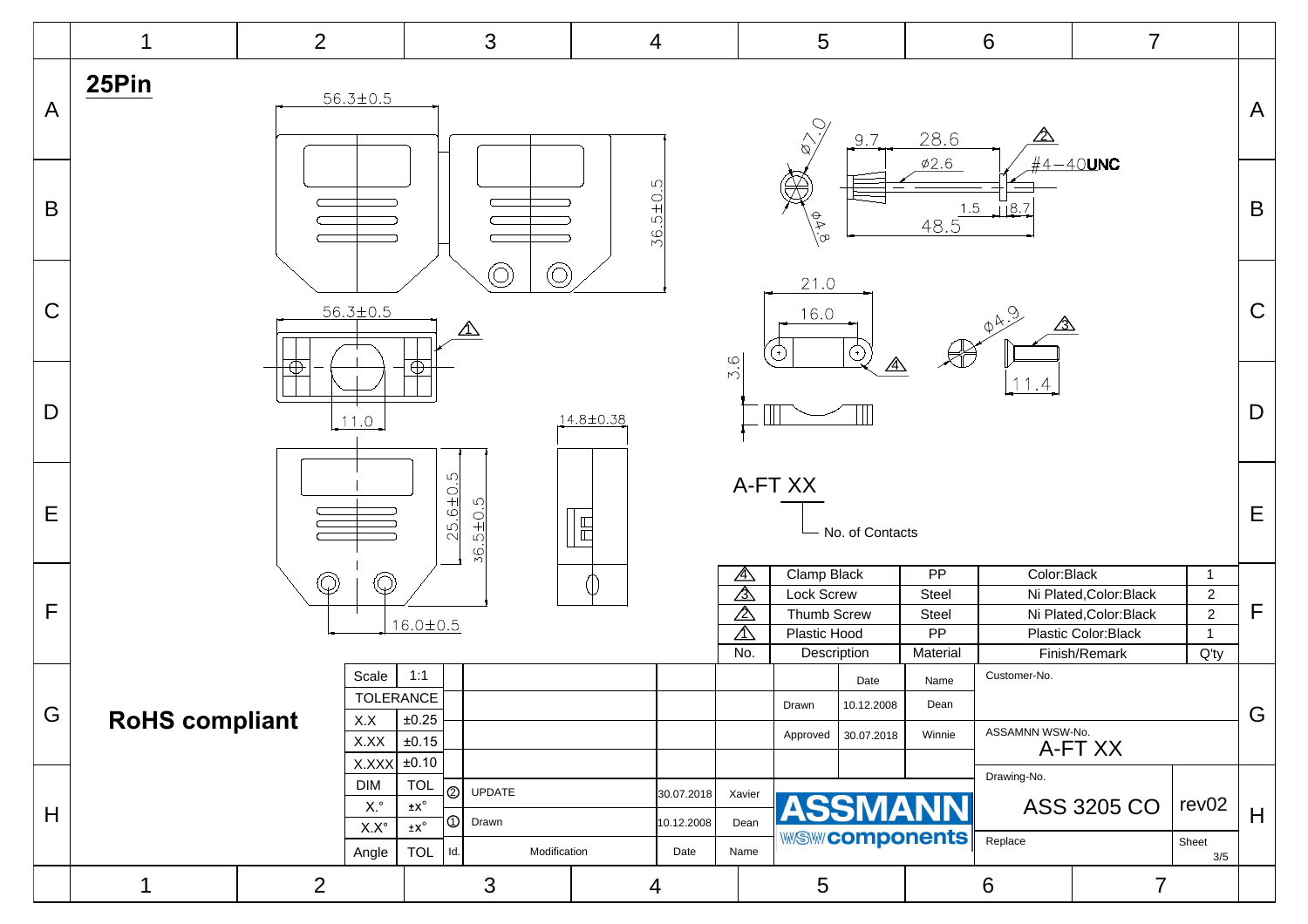|              |              | 2                                            |                         |                                      | 3                                           |                  | 4                    |                    | 5                           |                 |                                     | 6<br>$\overline{7}$ |                                      |                                  |                |
|--------------|--------------|----------------------------------------------|-------------------------|--------------------------------------|---------------------------------------------|------------------|----------------------|--------------------|-----------------------------|-----------------|-------------------------------------|---------------------|--------------------------------------|----------------------------------|----------------|
| $\mathsf{A}$ | 37Pin        | 72.70±0.5                                    |                         |                                      |                                             |                  |                      |                    | $\frac{1}{\sqrt{2}}$        | 9.7             | 28.6                                | ⚠                   |                                      |                                  | $\overline{A}$ |
| $\mathsf B$  |              |                                              |                         |                                      |                                             |                  | 39.20±0.5            |                    | $\frac{4}{9}$               |                 | $\varphi$ 2.6<br>$\frac{1.5}{48.5}$ | $\sqrt{8.7}$        | $\#4-40$ UNC                         |                                  | $\mathsf B$    |
| $\mathsf C$  |              | 72.70±0.5                                    |                         | $\triangle$                          | $\bigcirc$<br>Ć                             |                  |                      |                    | 21.0<br>16.0                |                 |                                     | $\phi A.9$<br>⚠     |                                      |                                  | $\mathbf C$    |
| D            |              | 11.00                                        |                         |                                      |                                             | $15.00 \pm 0.38$ |                      | 3.6                |                             |                 |                                     | 11.4                |                                      |                                  | $\mathsf D$    |
| E            |              | $26.40 \pm 0.5$<br>39.20±0.5<br>$\mathbb{E}$ |                         |                                      |                                             |                  |                      |                    |                             | No. of Contacts |                                     |                     |                                      |                                  | E              |
|              |              |                                              | $\mathbb{Q}$            |                                      |                                             |                  |                      | ⚠<br>⚠             | Clamp Black<br>Lock Screw   |                 | $\overline{PP}$<br>Steel            | Color:Black         | Ni Plated, Color: Black              | $\overline{1}$<br>$\overline{2}$ |                |
| F            | $\mathbb{Q}$ |                                              |                         |                                      |                                             |                  |                      | $\Delta$           | Thumb Screw                 |                 | Steel                               |                     | Ni Plated, Color: Black              | $\overline{2}$                   | $\mathsf{F}$   |
|              |              | 16.00±0.5                                    |                         |                                      |                                             |                  |                      | $\triangle$<br>No. | Plastic Hood<br>Description |                 | $\overline{PP}$<br>Material         |                     | Plastic Color:Black<br>Finish/Remark | $\mathbf{1}$<br>$Q'$ ty          |                |
|              |              |                                              | Scale                   | 1:1                                  |                                             |                  |                      |                    |                             | Date            | Name                                | Customer-No.        |                                      |                                  |                |
| G            |              |                                              | <b>TOLERANCE</b><br>X.X | $\pm 0.25$                           |                                             |                  |                      |                    | Drawn                       | 10.12.2008      | Dean                                |                     |                                      |                                  | G              |
|              |              | <b>RoHS compliant</b><br>$\pm 0.15$<br>X.XX  |                         |                                      |                                             |                  |                      |                    | Approved                    | 30.07.2018      | Winnie                              | ASSAMNN WSW-No.     | A-FT XX                              |                                  |                |
|              |              |                                              | X.XXX<br><b>DIM</b>     | $\pm 0.10$<br><b>TOL</b>             |                                             |                  |                      |                    |                             |                 |                                     | Drawing-No.         |                                      |                                  |                |
| H            |              |                                              | $X^{\circ}$             | $\pm x^{\circ}$                      | $^{\circ}$<br>UPDATE<br>$^{\circ}$<br>Drawn |                  | 30.07.2018           | Xavier             |                             |                 | <b>ASSMANN</b>                      |                     | ASS 3205 CO                          | rev <sub>02</sub>                | H              |
|              |              |                                              | $X.X^{\circ}$<br>Angle  | $\pm \mathsf{X}^\circ$<br><b>TOL</b> | Modification<br>Id.                         |                  | 10.12.2008<br>Date   | Dean<br>Name       |                             |                 | <b>WAS WAY COMPONENTS</b>           | Replace             |                                      | Sheet                            |                |
|              | 1            | $\overline{2}$<br>$\mathfrak{S}$             |                         |                                      |                                             | 4                | $6\phantom{1}6$<br>5 |                    |                             | $\overline{7}$  | 4/5                                 |                     |                                      |                                  |                |